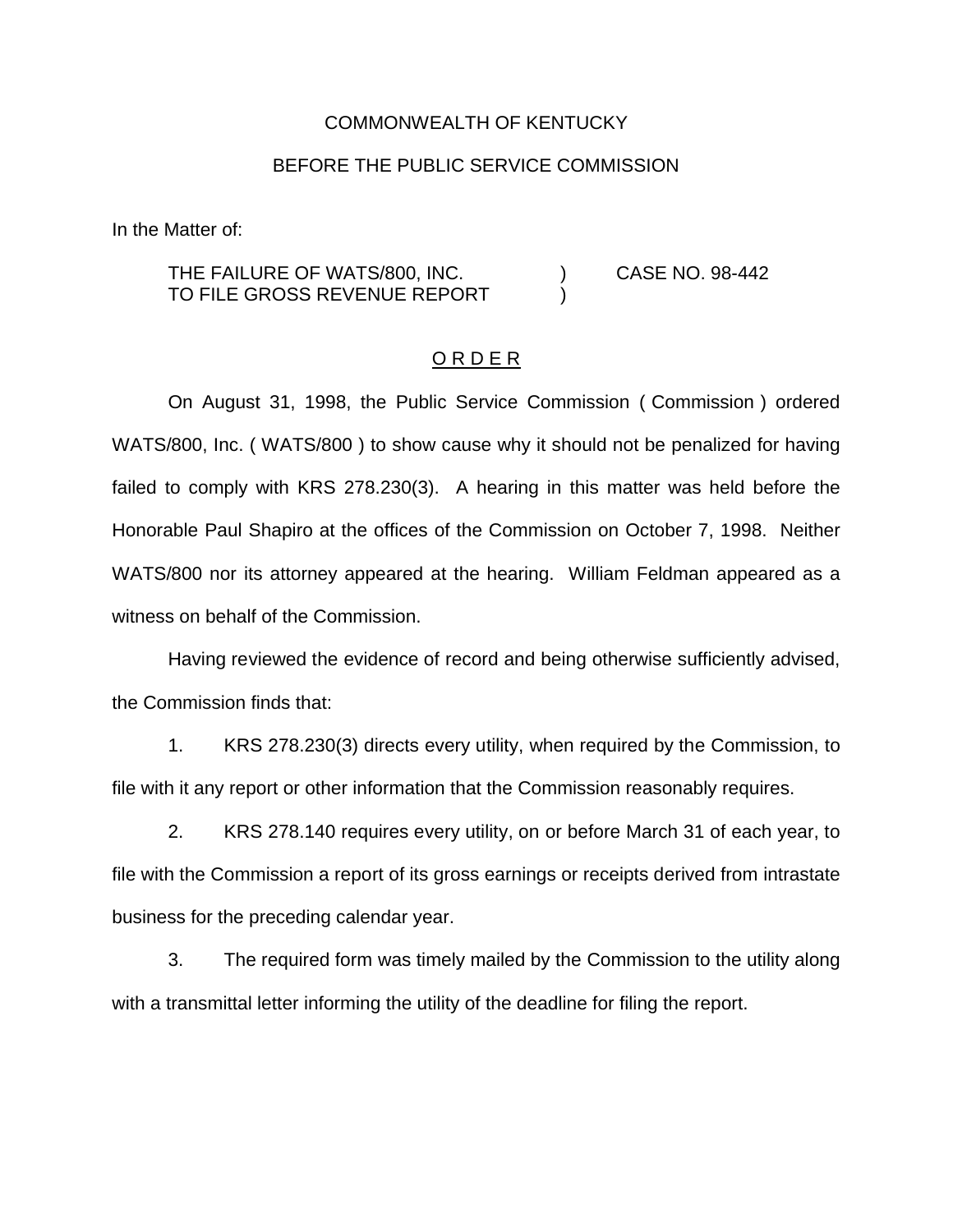4. As of the date of this Order, a gross revenue report has not been filed with this Commission by WATS/800 for calendar year 1997.

5. KRS 278.990(1) provides that if any utility willfully violates any of the provisions of KRS Chapter 278 or any regulation promulgated thereunder it shall be subject to a civil penalty to be assessed by the Commission for each offense not less than \$25.00 nor more than \$2,500.

6. WATS/800 has willfully failed to comply with KRS 278.230(3).

7. WATS/800 should be assessed a penalty of \$250 for its willful failure to comply with KRS 278.230(3).

IT IS THEREFORE ORDERED that:

1. WATS/800 is assessed a penalty of \$250 for its willful violation of KRS 278.230(3).

2. WATS/800 shall pay the assessed penalty within 20 days of the date of this Order. Payment shall be made by certified check or money order made payable to Treasurer, Commonwealth of Kentucky and shall be mailed or delivered to the Office of General Counsel, Public Service Commission of Kentucky, 730 Schenkel Lane, P.O. Box 615, Frankfort, Kentucky 40602.

3. Within 20 days of the date of this Order WATS/800 shall file with the Commission a completed gross revenue report for the 1997 calendar year.

-2-